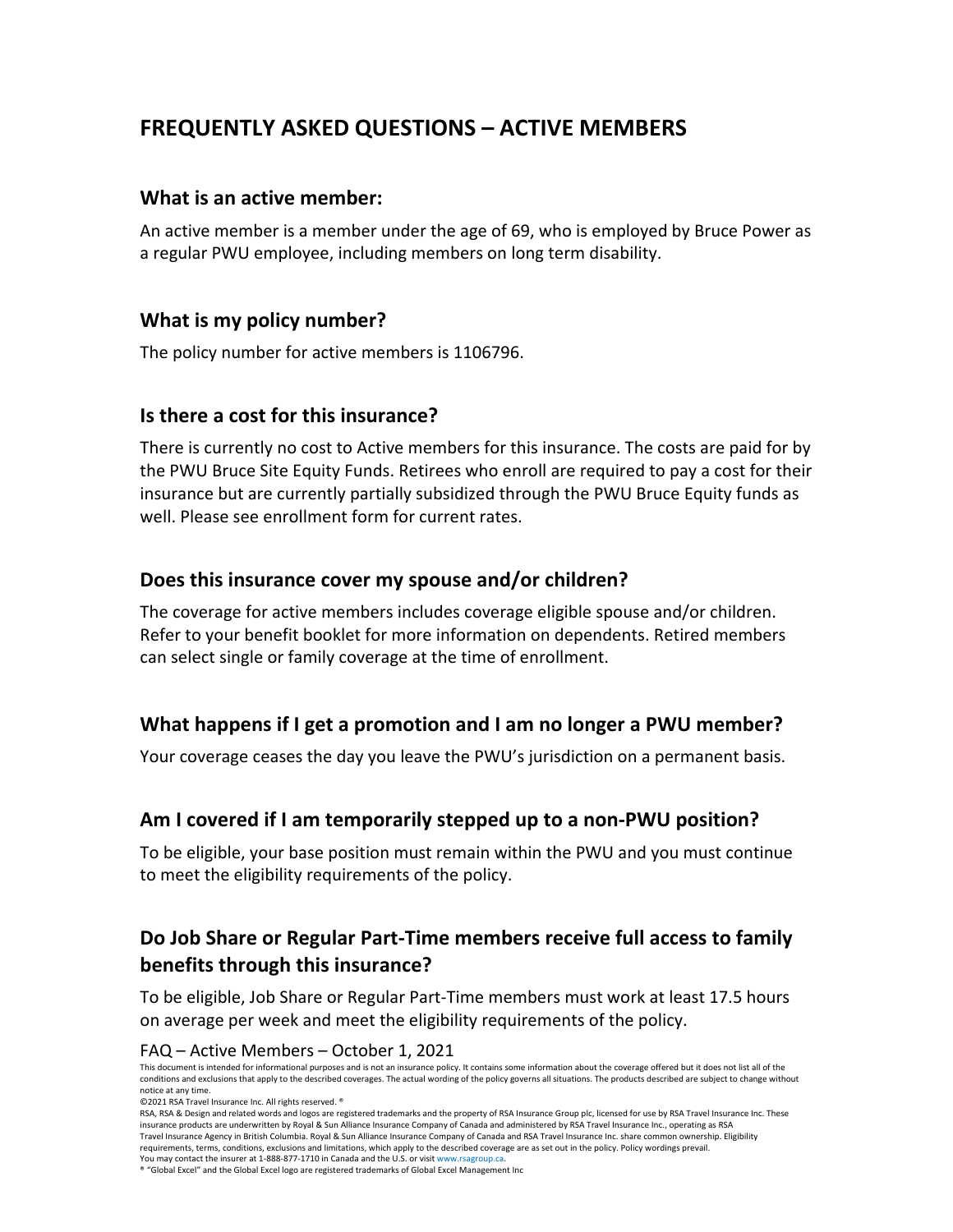## **Do active members have access to coverage periods greater than 60 days per trip?**

Under the policy, Active members are allowed up to 60 days per trip. If you need coverage for a trip longer than 60 days, you must purchase additional insurance for each trip at your own cost. You can do so by contacting RSA Travel Insurance at **1-888-772- 9348** (French line) or **1-877-832-6025** (English line).

The additional insurance is a separate insurance with its own terms and conditions. Note that you must continue to be covered by your government health insurance plan of your province or territory of residence.

## **When should I enroll for coverage as a retired member?**

**You must enroll within 60 days of your retirement date, effective on your retirement date**. This insurance will not be available to you after that time. We even recommend enrolling before your retirement date. If you do not enroll for coverage as a retired member, your coverage will cease on your retirement date and you will be unable to enroll at a future date.

## **How to I enroll for post-retirement coverage?**

You can find the Initial Enrollment Form at:

https://www.pwu.ca/about-pwu/union-services/bruce-power-out-of-provinceinsurance/

## **I am not planning to retire until later in the year, but will be leaving work early on banked time. How can I ensure that I don't miss the chance to enroll?**

Members who are leaving work well in advance of their retirement date maintain the responsibility to enroll within 60 days of their retirement date. Be sure to mark your calendar as to not miss this deadline.

The renewal date for all members is October  $1<sup>st</sup>$  annually and full annual premiums apply each year. However, monthly rates apply at time of initial enrollment for retiree coverage. Premium should be paid on a prorated basis until the end of the policy year, Sept 30<sup>th</sup> immediately following initial enrollment. Annual rates apply for subsequent renewals.

#### FAQ – Active Members – October 1, 2021

This document is intended for informational purposes and is not an insurance policy. It contains some information about the coverage offered but it does not list all of the conditions and exclusions that apply to the described coverages. The actual wording of the policy governs all situations. The products described are subject to change without notice at any time.

©2021 RSA Travel Insurance Inc. All rights reserved. ®

RSA, RSA & Design and related words and logos are registered trademarks and the property of RSA Insurance Group plc, licensed for use by RSA Travel Insurance Inc. These insurance products are underwritten by Royal & Sun Alliance Insurance Company of Canada and administered by RSA Travel Insurance Inc., operating as RSA Travel Insurance Agency in British Columbia. Royal & Sun Alliance Insurance Company of Canada and RSA Travel Insurance Inc. share common ownership. Eligibility requirements, terms, conditions, exclusions and limitations, which apply to the described coverage are as set out in the policy. Policy wordings prevail. You may contact the insurer at 1-888-877-1710 in Canada and the U.S. or visi[t www.rsagroup.ca.](http://www.rsagroup.ca/)

® "Global Excel" and the Global Excel logo are registered trademarks of Global Excel Management Inc